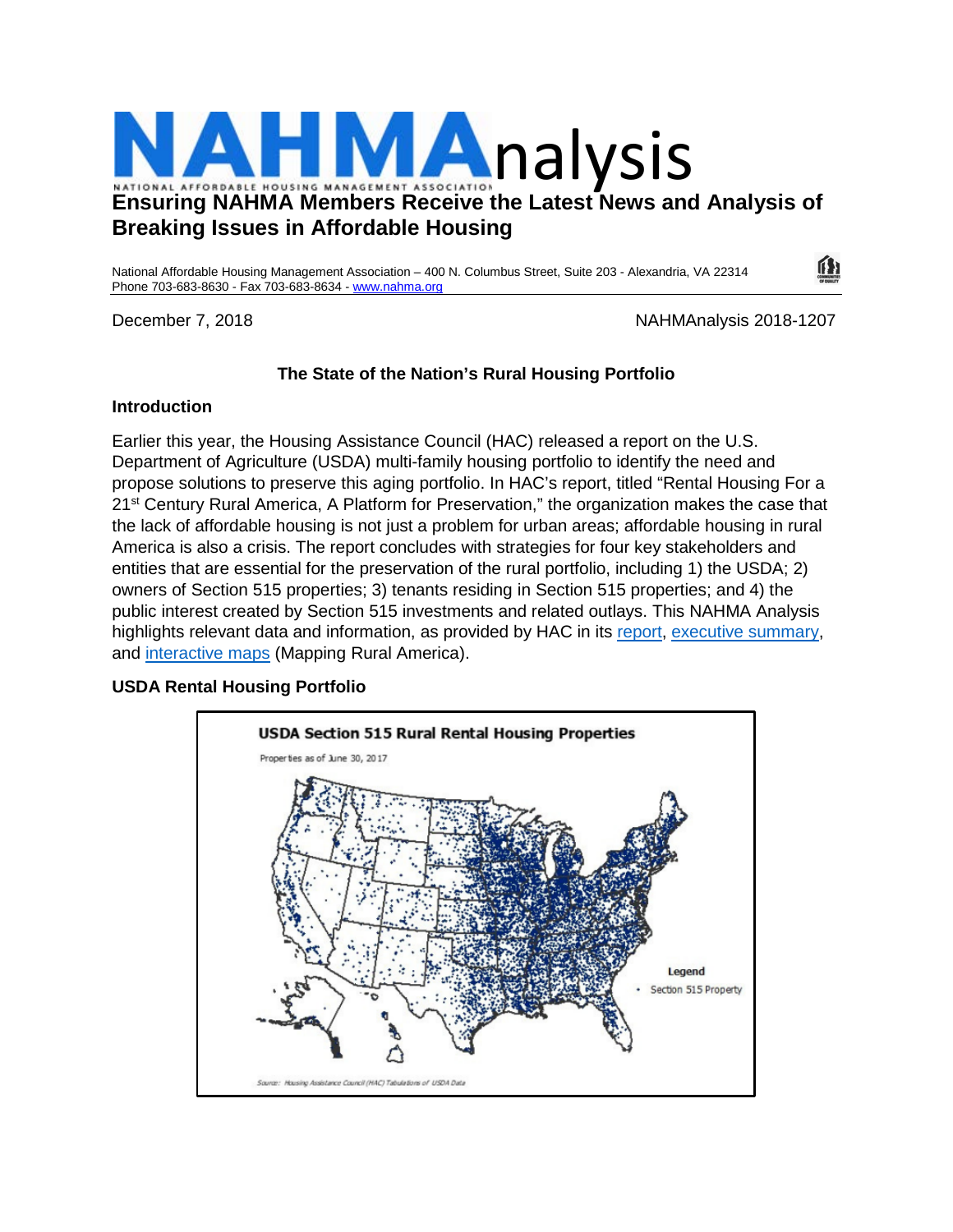Since 1963, USDA's Section 515 program, Rural Rental Housing Loans, has provided financing for almost 28,000 rental properties with over 530,000 affordable multifamily units. Some 87 percent of all U.S. counties have at least one USDA rural rental property, including all states and territories. As of April 2016, there were 13,829 Section 515 properties with 416,396 rental units in USDA's portfolio. Over 80 percent of tenants in USDA properties receive some type of rental assistance from the USDA Section 521 program, HUD's Project-based Section 8, and Housing Choice Vouchers. About 98 percent of the properties are designated either family or elderly projects. In fact, nearly 63 percent of the properties (over 64 percent of all portfolio units) are family projects. Elderly-specific projects (residents age 62 and over or that have disabilities), make up nearly 35 percent of the properties and roughly one-third of units. The average income of Section 515 tenants is \$13,600 – 75 percent less than the average household income in the U.S. Nearly 46,000, or over 7 percent of all tenants, are rent-burdened (paying more than 30 percent of income for their housing).

## **The Rural Affordable Housing Crisis**

HAC's report finds that rental housing options in rural America are scarce and declining. Since 2011, no new Section 515 properties have been financed, and the limited Section 515 funding available has been used to repair and rehabilitate existing program properties. Around 90 percent of USDA's portfolio is over 20-30 years old. Significant numbers of Section 515 properties will be lost in the next few decades as their loans mature (maturing mortgages), or leave the portfolio for some other reason (usually owner prepayment.

HAC's analysis of maturing mortgages finds an average of 74 properties (1,788 units) per year will leave the program from 2016 to 2027. This trend will continue for the following decade, encompassing the potential loss of 2,800 to 3,000 properties with 82,000 to 92,500 units.